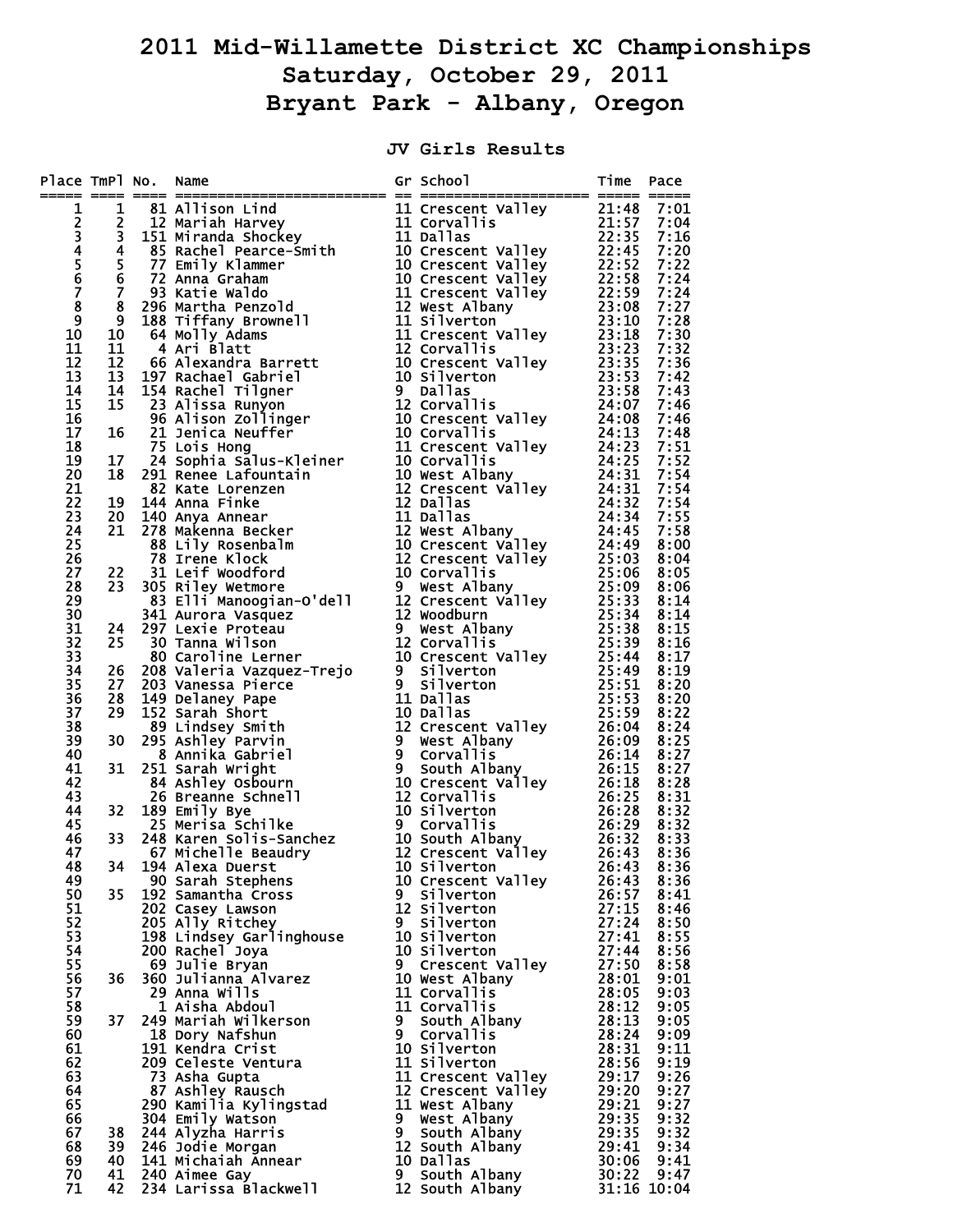| 72<br>73<br>74 | 146 Kaci Jones<br>241 Kimi Gay                                                                                                                                                                              | 12 Dallas<br>12 South Albany<br>237 Jessica Dilbone<br>237 Jessica Dilbone<br>245 Emily McKibben 10 South Albany 33:46 10:52 | 31:45 10:14<br>31:56 10:17 |
|----------------|-------------------------------------------------------------------------------------------------------------------------------------------------------------------------------------------------------------|------------------------------------------------------------------------------------------------------------------------------|----------------------------|
| 75<br>76       | 28 Marika Stock                                                                                                                                                                                             | 9 Corvallis                                                                                                                  | 35:04 11:18                |
|                |                                                                                                                                                                                                             | JV Girls Team Scores                                                                                                         |                            |
|                | 1. Crescent Valley<br>$1 \quad 4 \quad 5 \quad 6 \quad 7 \quad (10) \quad (12) = \quad 23$<br>Allison Lind, Rachel Pearce-Smith, Emily Klammer, Anna Graham, Katie<br>Waldo, Molly Adams, Alexandra Barrett |                                                                                                                              |                            |
| 2. Corvallis   | $11 \quad 15 \quad 16 \quad 17 \quad (22) \quad (25) = \quad 61$<br>Mariah Harvey, Ari Blatt, Alissa Runyon, Jenica Neuffer, Sophia<br>Salus-Kleiner, Leif Woodford, Tanna Wilson                           |                                                                                                                              |                            |
| 3. Dallas      | $14$ $19$ $20$ $28$ $(29)$ $(40)$ = 84<br>Miranda Shockey, Rachel Tilgner, Anna Finke, Anya Annear, Delaney Pape,<br>Sarah Short, Michaiah Annear<br>4. West Albany                                         |                                                                                                                              |                            |
| 5. Silverton   | $8$ 18 21 23 24 (30) (36) = 94<br>Martha Penzold, Renee Lafountain, Makenna Becker, Riley Wetmore, Lexie<br>Proteau, Ashley Parvin, Julianna Alvarez                                                        |                                                                                                                              |                            |
|                | $13 \t26 \t27 \t32 \t(34) \t(35) = 107$<br>Tiffany Brownell, Rachael Gabriel, Valeria Vazquez-Trejo, Vanessa<br>Pierce, Emily Bye, Alexa Duerst, Samantha Cross<br>6. South Albany                          |                                                                                                                              |                            |
|                | $31 \quad 33 \quad 37 \quad 38 \quad 39 \quad (41) \quad (42) = 178$<br>Sarah Wright, Karen Solis-Sanchez, Mariah Wilkerson, Alyzha Harris,<br>Jodie Morgan, Aimee Gay, Larissa Blackwell                   |                                                                                                                              |                            |

**JV Boys Results** 

| 12345678910     |  |  |  |  |
|-----------------|--|--|--|--|
|                 |  |  |  |  |
|                 |  |  |  |  |
|                 |  |  |  |  |
|                 |  |  |  |  |
|                 |  |  |  |  |
|                 |  |  |  |  |
|                 |  |  |  |  |
|                 |  |  |  |  |
|                 |  |  |  |  |
| 11              |  |  |  |  |
| 12              |  |  |  |  |
| 13              |  |  |  |  |
| 14<br>15        |  |  |  |  |
| $\overline{16}$ |  |  |  |  |
| 17              |  |  |  |  |
| 18              |  |  |  |  |
| 19              |  |  |  |  |
| 20              |  |  |  |  |
| 21              |  |  |  |  |
| 22              |  |  |  |  |
| 23              |  |  |  |  |
| 24              |  |  |  |  |
| 25              |  |  |  |  |
| 26              |  |  |  |  |
| 27              |  |  |  |  |
| 28              |  |  |  |  |
| 29              |  |  |  |  |
| 30              |  |  |  |  |
| 31              |  |  |  |  |
| $\overline{32}$ |  |  |  |  |
| $\overline{3}3$ |  |  |  |  |
| 34              |  |  |  |  |
| 35              |  |  |  |  |
| 36              |  |  |  |  |
| 37              |  |  |  |  |
| 38              |  |  |  |  |
| 39              |  |  |  |  |
| 40              |  |  |  |  |
| 41              |  |  |  |  |
| 42              |  |  |  |  |
| 43<br>44        |  |  |  |  |
|                 |  |  |  |  |
| 45              |  |  |  |  |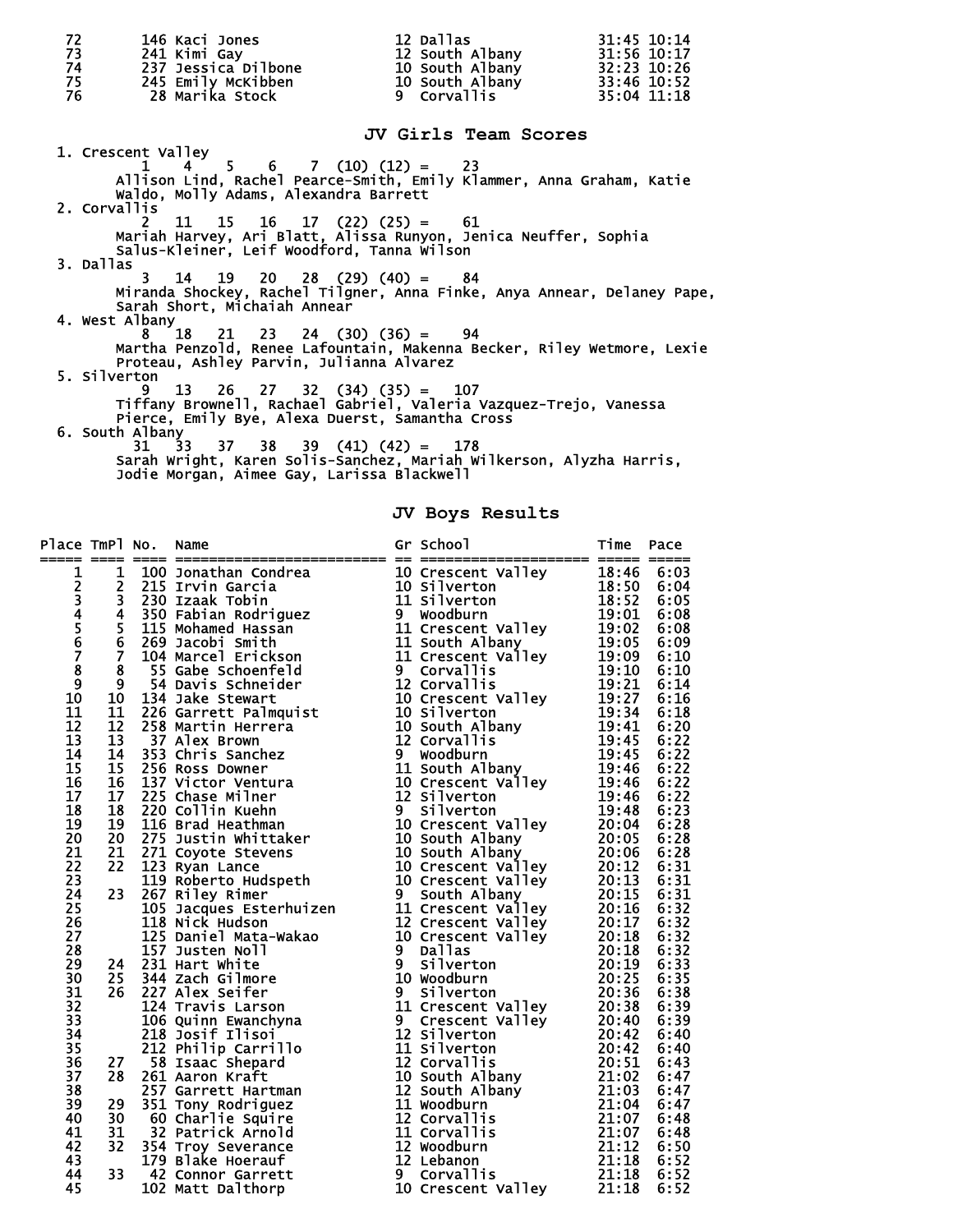| 96                 |     | 46<br>467 253 Michael Kersdever<br>47 235 Michael Kersdever<br>122 January 21:225 6:53<br>122 January Tweedle<br>122 November 122 Cressent Willey<br>122 January 22:1330 Gives<br>1112 Devel no small of the control of the control of the<br>47 Dakota Johnson | 10 Corvallis                    | 26:20 8:29               |  |
|--------------------|-----|-----------------------------------------------------------------------------------------------------------------------------------------------------------------------------------------------------------------------------------------------------------------|---------------------------------|--------------------------|--|
| 97<br>98           |     | 268 Cap Schreiter 9 South Albany<br>36 Jackson Brenner-Smith 11 Corvallis                                                                                                                                                                                       |                                 | 26:37 8:34<br>28:20 9:07 |  |
| 99                 |     | 43 Alex Herman                                                                                                                                                                                                                                                  | 9 Corvallis                     | 31:51 10:15              |  |
| 1. Crescent Valley |     |                                                                                                                                                                                                                                                                 | JV Boys Team Scores             |                          |  |
|                    | 1   | $7 \quad 10$<br>$16$ (19) (22) =<br>5.<br>Jonathan Condrea, Mohamed Hassan, Marcel Erickson, Jake Stewart,<br>Victor Ventura, Brad Heathman, Ryan Lance                                                                                                         | 39                              |                          |  |
| 2. Silverton       |     | 11<br>17<br>3.                                                                                                                                                                                                                                                  | $18$ (24) (26) = 51             |                          |  |
| 3. South Albany    |     | Irvin Garcia, Izaak Tobin, Garrett Palmquist, Chase Milner, Collin<br>Kuehn, Hart White, Alex Seifer                                                                                                                                                            |                                 |                          |  |
|                    | 6.  | 15<br><b>20</b><br>12<br>Jacobi Smith, Martin Herrera, Ross Downer, Justin Whittaker, Coyote                                                                                                                                                                    | $21 \quad (23) \quad (28) = 74$ |                          |  |
| 4. Corvallis       |     | Stevens, Riley Rimer, Aaron Kraft                                                                                                                                                                                                                               |                                 |                          |  |
|                    | 8.  | 13<br>-27<br>Gabe Schoenfeld, Davis Schneider, Alex Brown, Isaac Shepard, Charlie<br>Squire, Patrick Arnold, Connor Garrett                                                                                                                                     | $30 \quad (31) \quad (33) = 87$ |                          |  |
| 5. Woodburn        | 4   | 25<br>-29<br>14                                                                                                                                                                                                                                                 | $32$ $(34)$ $(42) = 104$        |                          |  |
| 6. West Albany     |     | Fabian Rodriguez, Chris Sanchez, Zach Gilmore, Tony Rodriguez, Troy<br>Severance, Jay Tweedle, Ben Hedrick                                                                                                                                                      |                                 |                          |  |
|                    | 35. | 38<br>36<br>37<br>Austin Bitz, Brandon Tegan, Murphy Goldsberry, Samuel Collet, Carter<br>Craig, Clarke Huffman, Brady Young                                                                                                                                    | $39$ (40) (41) = 185            |                          |  |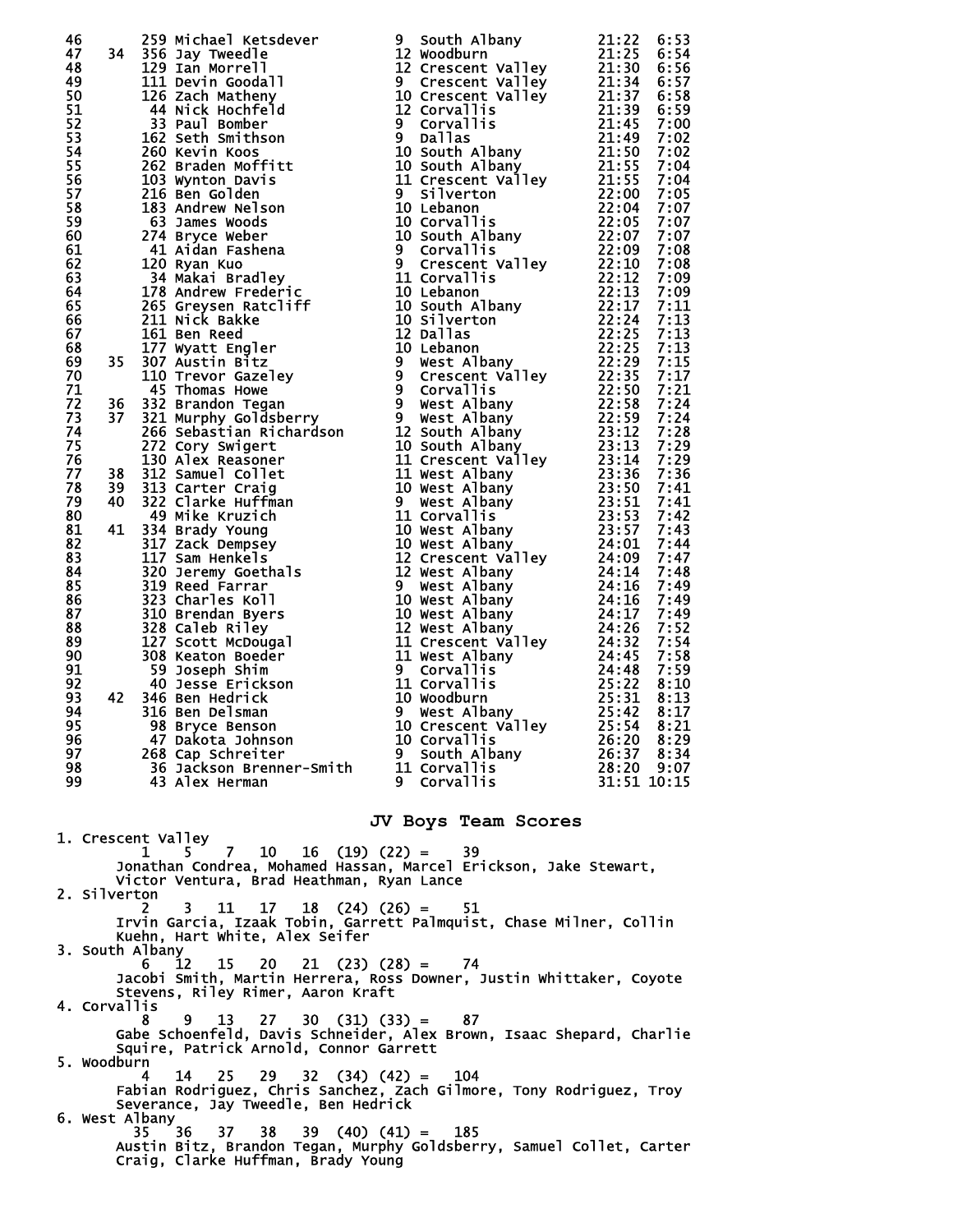## **Varsity Girls Results**

|                            |                                                                                       |    | Terman Montgom Anderson (1997)<br>1136 Marygan Anderson (1997)<br>1137 Maynam Anderson (1997)<br>1137 Maynam Anderson (1997)<br>1137 Crescent Valley (1998)<br>1137 Maynam Cameron (1997)<br>1137 Crescent Valley 20:338 6:34<br>1137 Mayna |   |                           |       |      |  |
|----------------------------|---------------------------------------------------------------------------------------|----|---------------------------------------------------------------------------------------------------------------------------------------------------------------------------------------------------------------------------------------------|---|---------------------------|-------|------|--|
| 1                          |                                                                                       |    |                                                                                                                                                                                                                                             |   |                           |       |      |  |
|                            |                                                                                       |    |                                                                                                                                                                                                                                             |   |                           |       |      |  |
|                            |                                                                                       |    |                                                                                                                                                                                                                                             |   |                           |       |      |  |
|                            |                                                                                       |    |                                                                                                                                                                                                                                             |   |                           |       |      |  |
| 23456789                   |                                                                                       |    |                                                                                                                                                                                                                                             |   |                           |       |      |  |
|                            |                                                                                       |    |                                                                                                                                                                                                                                             |   |                           |       |      |  |
|                            |                                                                                       |    |                                                                                                                                                                                                                                             |   |                           |       |      |  |
|                            |                                                                                       |    |                                                                                                                                                                                                                                             |   |                           |       |      |  |
|                            |                                                                                       |    |                                                                                                                                                                                                                                             |   |                           |       |      |  |
| 10                         |                                                                                       |    |                                                                                                                                                                                                                                             |   |                           |       |      |  |
| 11                         |                                                                                       |    |                                                                                                                                                                                                                                             |   |                           |       |      |  |
| 12                         |                                                                                       |    |                                                                                                                                                                                                                                             |   |                           |       |      |  |
| 13                         |                                                                                       |    |                                                                                                                                                                                                                                             |   |                           |       |      |  |
| 14                         |                                                                                       |    |                                                                                                                                                                                                                                             |   |                           |       |      |  |
| 15                         |                                                                                       |    |                                                                                                                                                                                                                                             |   |                           |       |      |  |
| 16                         |                                                                                       |    |                                                                                                                                                                                                                                             |   |                           |       |      |  |
| 17                         |                                                                                       |    |                                                                                                                                                                                                                                             |   |                           |       |      |  |
| 18                         |                                                                                       |    |                                                                                                                                                                                                                                             |   |                           |       |      |  |
| 19                         |                                                                                       |    |                                                                                                                                                                                                                                             |   |                           |       |      |  |
| 20                         |                                                                                       |    |                                                                                                                                                                                                                                             |   |                           |       |      |  |
| 21                         |                                                                                       |    |                                                                                                                                                                                                                                             |   |                           |       |      |  |
| $\overline{2}\overline{2}$ |                                                                                       |    |                                                                                                                                                                                                                                             |   |                           |       |      |  |
| 23                         |                                                                                       |    |                                                                                                                                                                                                                                             |   |                           |       |      |  |
| 24                         |                                                                                       |    |                                                                                                                                                                                                                                             |   |                           |       |      |  |
| 25                         |                                                                                       |    |                                                                                                                                                                                                                                             |   |                           |       |      |  |
| $\overline{26}$            |                                                                                       |    |                                                                                                                                                                                                                                             |   |                           |       |      |  |
| 27                         |                                                                                       |    |                                                                                                                                                                                                                                             |   |                           |       |      |  |
| 28                         |                                                                                       |    |                                                                                                                                                                                                                                             |   |                           |       |      |  |
| 29                         |                                                                                       |    |                                                                                                                                                                                                                                             |   |                           |       |      |  |
| 30                         |                                                                                       |    |                                                                                                                                                                                                                                             |   |                           |       |      |  |
| 31                         |                                                                                       |    |                                                                                                                                                                                                                                             |   |                           |       |      |  |
| 32                         |                                                                                       |    |                                                                                                                                                                                                                                             |   |                           |       |      |  |
| 33                         |                                                                                       |    |                                                                                                                                                                                                                                             |   |                           |       |      |  |
| 34<br>35                   |                                                                                       |    |                                                                                                                                                                                                                                             |   |                           |       |      |  |
| 36                         |                                                                                       |    |                                                                                                                                                                                                                                             |   |                           |       |      |  |
| 37                         |                                                                                       |    |                                                                                                                                                                                                                                             |   |                           |       |      |  |
| 38                         |                                                                                       |    |                                                                                                                                                                                                                                             |   |                           |       |      |  |
| 39                         |                                                                                       |    |                                                                                                                                                                                                                                             |   |                           |       |      |  |
| 40                         |                                                                                       |    |                                                                                                                                                                                                                                             |   |                           |       |      |  |
| 41                         |                                                                                       |    |                                                                                                                                                                                                                                             |   |                           |       |      |  |
| 42                         |                                                                                       |    |                                                                                                                                                                                                                                             |   |                           |       |      |  |
| 43                         |                                                                                       |    |                                                                                                                                                                                                                                             |   |                           |       |      |  |
| 44                         |                                                                                       |    |                                                                                                                                                                                                                                             |   |                           |       |      |  |
| 45                         |                                                                                       |    |                                                                                                                                                                                                                                             |   |                           |       |      |  |
| 46                         |                                                                                       |    |                                                                                                                                                                                                                                             |   |                           |       |      |  |
| 47                         |                                                                                       |    |                                                                                                                                                                                                                                             |   |                           |       |      |  |
| 48                         |                                                                                       |    |                                                                                                                                                                                                                                             |   |                           |       |      |  |
| 49                         | 49                                                                                    |    | 233 Brianna Beckner                                                                                                                                                                                                                         |   | 12 South Albany           | 25:07 | 8:05 |  |
| 50                         | 50                                                                                    |    | 174 Susan Thomas                                                                                                                                                                                                                            | 9 | Lebanon                   | 25:16 | 8:08 |  |
| 51                         | 51                                                                                    |    | 238 Sofia Flores-Rodriguez                                                                                                                                                                                                                  | 9 | South Albany              | 26:12 | 8:26 |  |
| 52                         | 52                                                                                    |    | 170 Allison Lakeey                                                                                                                                                                                                                          |   | 10 Lebanon                | 26:45 | 8:37 |  |
|                            |                                                                                       |    |                                                                                                                                                                                                                                             |   |                           |       |      |  |
|                            |                                                                                       |    |                                                                                                                                                                                                                                             |   | Varsity Girls Team Scores |       |      |  |
|                            | 1. Corvallis                                                                          |    |                                                                                                                                                                                                                                             |   |                           |       |      |  |
|                            |                                                                                       | З. | $16$ $(18)$ $(21) = 45$<br>5.<br>8.<br>13                                                                                                                                                                                                   |   |                           |       |      |  |
|                            |                                                                                       |    | Brigid Behrens, Gwyneth McMorris, Justine Feist, Kindra Gutt, McKenzie                                                                                                                                                                      |   |                           |       |      |  |
|                            |                                                                                       |    | Huso, Madeline Gorchels, Georgia Dunn-Hartman                                                                                                                                                                                               |   |                           |       |      |  |
|                            |                                                                                       |    | 2. Crescent Valley                                                                                                                                                                                                                          |   |                           |       |      |  |
|                            |                                                                                       | 2  | 10<br>15<br>23<br>6.                                                                                                                                                                                                                        |   | 56                        |       |      |  |
|                            | $(25)$ $(37) =$<br>Aiyanna Cameron-Lewis, Meredith Wells, Katie Bryan, Allison Wells, |    |                                                                                                                                                                                                                                             |   |                           |       |      |  |
|                            |                                                                                       |    | Veronica Twenge, Anna Turkisher, Kai Hundemer                                                                                                                                                                                               |   |                           |       |      |  |
|                            | 3. Dallas                                                                             |    |                                                                                                                                                                                                                                             |   |                           |       |      |  |
|                            |                                                                                       |    |                                                                                                                                                                                                                                             |   |                           |       |      |  |
|                            |                                                                                       |    |                                                                                                                                                                                                                                             |   |                           |       |      |  |
|                            |                                                                                       |    | Mullins, Bethany Steele, Anne Barrientos                                                                                                                                                                                                    |   |                           |       |      |  |
|                            | 4. Silverton                                                                          |    |                                                                                                                                                                                                                                             |   |                           |       |      |  |

 1 14 17 32 33 (46) (48) = 97 Morgan Anderson, Sequoia Rysdam, Kelly Faulhaber, McKenna Kuenzi, Meagan Ratliff, Erika Sinn, Bridget Garlinghouse

 5. Woodburn 11 20 34 39 43 = 147 Sara Rodriquez, Monica Cook, Jenny Alonzo, Ruth Camacho, Yesenia De Anda 6. South Albany

 9 24 36 40 49 (51) = 158 Anna Demchuk, Caitlyn Rowe, Luba Demchuk, Tristin Fraga, Brianna Beckner, Sofia Flores-Rodriguez 7. West Albany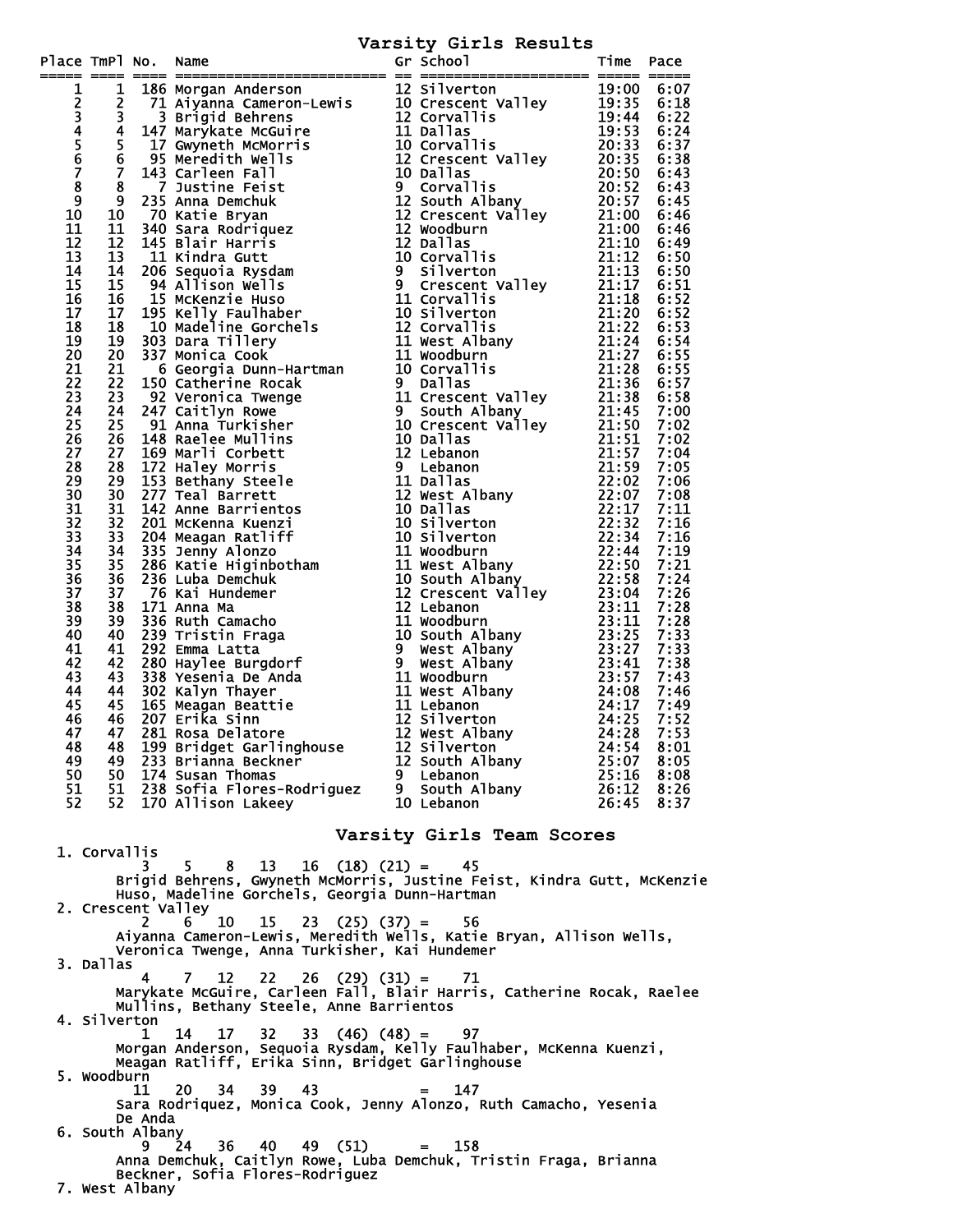19 30 35 41 42 (44) (47) = 167 Dara Tillery, Teal Barrett, Katie Higinbotham, Emma Latta, Haylee Burgdorf, Kalyn Thayer, Rosa Delatore 8. Lebanon<br>27 27 28 38 45 50 (52) = 188 Marli Corbett, Haley Morris, Anna Ma, Meagan Beattie, Susan Thomas, Allison Lakeey

**Boys Varsity Results** 

| Place TmPl No. Name |  | $\frac{1}{2} = \frac{1}{12} = \frac{1}{3} = \frac{1}{3} = \frac{1}{3} = \frac{1}{3} = \frac{1}{3} = \frac{1}{3} = \frac{1}{3} = \frac{1}{3} = \frac{1}{3} = \frac{1}{3} = \frac{1}{3} = \frac{1}{3} = \frac{1}{3} = \frac{1}{3} = \frac{1}{3} = \frac{1}{3} = \frac{1}{3} = \frac{1}{3} = \frac{1}{3} = \frac{1}{3} = \frac{1}{3} = \frac{1}{3} = \frac{1}{3} = \frac{1}{3} = \frac{1}{3} = \frac{$ |  |  |
|---------------------|--|-----------------------------------------------------------------------------------------------------------------------------------------------------------------------------------------------------------------------------------------------------------------------------------------------------------------------------------------------------------------------------------------------------|--|--|
|                     |  |                                                                                                                                                                                                                                                                                                                                                                                                     |  |  |
|                     |  |                                                                                                                                                                                                                                                                                                                                                                                                     |  |  |
|                     |  |                                                                                                                                                                                                                                                                                                                                                                                                     |  |  |
|                     |  |                                                                                                                                                                                                                                                                                                                                                                                                     |  |  |
|                     |  |                                                                                                                                                                                                                                                                                                                                                                                                     |  |  |
|                     |  |                                                                                                                                                                                                                                                                                                                                                                                                     |  |  |
|                     |  |                                                                                                                                                                                                                                                                                                                                                                                                     |  |  |
|                     |  |                                                                                                                                                                                                                                                                                                                                                                                                     |  |  |
|                     |  |                                                                                                                                                                                                                                                                                                                                                                                                     |  |  |
|                     |  |                                                                                                                                                                                                                                                                                                                                                                                                     |  |  |
|                     |  |                                                                                                                                                                                                                                                                                                                                                                                                     |  |  |
|                     |  |                                                                                                                                                                                                                                                                                                                                                                                                     |  |  |
|                     |  |                                                                                                                                                                                                                                                                                                                                                                                                     |  |  |
|                     |  |                                                                                                                                                                                                                                                                                                                                                                                                     |  |  |
|                     |  |                                                                                                                                                                                                                                                                                                                                                                                                     |  |  |
|                     |  |                                                                                                                                                                                                                                                                                                                                                                                                     |  |  |
|                     |  |                                                                                                                                                                                                                                                                                                                                                                                                     |  |  |
|                     |  |                                                                                                                                                                                                                                                                                                                                                                                                     |  |  |
|                     |  |                                                                                                                                                                                                                                                                                                                                                                                                     |  |  |
|                     |  |                                                                                                                                                                                                                                                                                                                                                                                                     |  |  |
|                     |  |                                                                                                                                                                                                                                                                                                                                                                                                     |  |  |
|                     |  |                                                                                                                                                                                                                                                                                                                                                                                                     |  |  |
|                     |  |                                                                                                                                                                                                                                                                                                                                                                                                     |  |  |
|                     |  |                                                                                                                                                                                                                                                                                                                                                                                                     |  |  |
|                     |  |                                                                                                                                                                                                                                                                                                                                                                                                     |  |  |
|                     |  |                                                                                                                                                                                                                                                                                                                                                                                                     |  |  |
|                     |  |                                                                                                                                                                                                                                                                                                                                                                                                     |  |  |
|                     |  |                                                                                                                                                                                                                                                                                                                                                                                                     |  |  |
|                     |  |                                                                                                                                                                                                                                                                                                                                                                                                     |  |  |
|                     |  |                                                                                                                                                                                                                                                                                                                                                                                                     |  |  |
|                     |  |                                                                                                                                                                                                                                                                                                                                                                                                     |  |  |
|                     |  |                                                                                                                                                                                                                                                                                                                                                                                                     |  |  |
|                     |  |                                                                                                                                                                                                                                                                                                                                                                                                     |  |  |
|                     |  |                                                                                                                                                                                                                                                                                                                                                                                                     |  |  |
|                     |  |                                                                                                                                                                                                                                                                                                                                                                                                     |  |  |
|                     |  |                                                                                                                                                                                                                                                                                                                                                                                                     |  |  |
|                     |  |                                                                                                                                                                                                                                                                                                                                                                                                     |  |  |
|                     |  |                                                                                                                                                                                                                                                                                                                                                                                                     |  |  |
|                     |  |                                                                                                                                                                                                                                                                                                                                                                                                     |  |  |
|                     |  |                                                                                                                                                                                                                                                                                                                                                                                                     |  |  |
|                     |  |                                                                                                                                                                                                                                                                                                                                                                                                     |  |  |
|                     |  |                                                                                                                                                                                                                                                                                                                                                                                                     |  |  |
|                     |  |                                                                                                                                                                                                                                                                                                                                                                                                     |  |  |
|                     |  |                                                                                                                                                                                                                                                                                                                                                                                                     |  |  |
|                     |  |                                                                                                                                                                                                                                                                                                                                                                                                     |  |  |
|                     |  |                                                                                                                                                                                                                                                                                                                                                                                                     |  |  |
|                     |  |                                                                                                                                                                                                                                                                                                                                                                                                     |  |  |
|                     |  |                                                                                                                                                                                                                                                                                                                                                                                                     |  |  |
|                     |  |                                                                                                                                                                                                                                                                                                                                                                                                     |  |  |
|                     |  |                                                                                                                                                                                                                                                                                                                                                                                                     |  |  |
|                     |  |                                                                                                                                                                                                                                                                                                                                                                                                     |  |  |
|                     |  |                                                                                                                                                                                                                                                                                                                                                                                                     |  |  |
|                     |  |                                                                                                                                                                                                                                                                                                                                                                                                     |  |  |
|                     |  |                                                                                                                                                                                                                                                                                                                                                                                                     |  |  |

**Boys Varsity Team Scores** 

1. Crescent Valley 3 5 7 9 11 (23) (30) = 35 Spencer Barrett, Will Strahl, Mark Stephens, Justice Lamer, Elijah McGowan, Alec Van De Graff, Eric Cutter 2. Woodburn 1 10 18 21 22 (34) (36) = 72 Juve Guzman, Levi Chavez, Jose Hernandez, Alex Velasco, Abdullah Shareef, Alejandro Melchor, Daniel Amaya 3. Corvallis  $12$   $14$  12 14 15 17 24 (32) (35) = 82 Nolan Sekermestrovich, Maclean Panshin, Ellis Roper, Charles Dearing, Nathan Shaw, Keet Dailey, Tristan Mitchell 4. Dallas